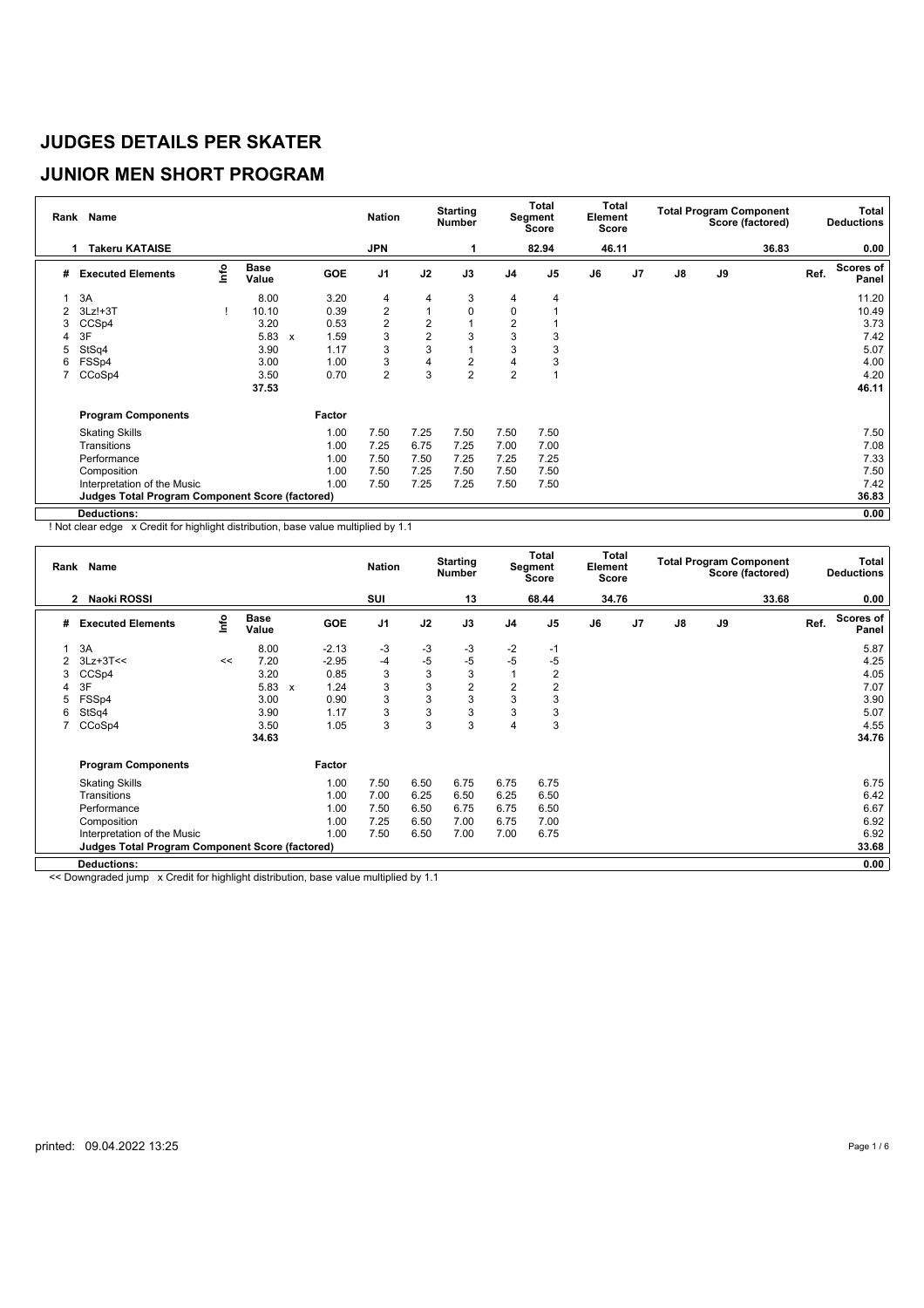#### **JUNIOR MEN SHORT PROGRAM**

|                | Rank Name                                              |                                  |                      |                           |            | <b>Nation</b>  |                | <b>Starting</b><br><b>Number</b> |                | Total<br>Segment<br>Score | Total<br>Element<br><b>Score</b> |                |               |    | <b>Total Program Component</b><br>Score (factored) |      | <b>Total</b><br><b>Deductions</b> |
|----------------|--------------------------------------------------------|----------------------------------|----------------------|---------------------------|------------|----------------|----------------|----------------------------------|----------------|---------------------------|----------------------------------|----------------|---------------|----|----------------------------------------------------|------|-----------------------------------|
|                | Nozomu YOSHIOKA<br>3                                   |                                  |                      |                           |            | <b>JPN</b>     |                |                                  |                | 67.82                     | 35.16                            |                |               |    | 32.66                                              |      | 0.00                              |
| #              | <b>Executed Elements</b>                               | $\mathop{\mathsf{Irr}}\nolimits$ | <b>Base</b><br>Value |                           | <b>GOE</b> | J <sub>1</sub> | J2             | J3                               | J <sub>4</sub> | J <sub>5</sub>            | J6                               | J <sub>7</sub> | $\mathsf{J}8$ | J9 |                                                    | Ref. | Scores of<br>Panel                |
|                | 3A                                                     |                                  | 8.00                 |                           | 2.40       | 3              | 3              | 3                                | 4              | 3                         |                                  |                |               |    |                                                    |      | 10.40                             |
| $\overline{2}$ | 3F                                                     |                                  | 5.30                 |                           | 1.59       | $\overline{2}$ | 3              | 3                                | 4              | 3                         |                                  |                |               |    |                                                    |      | 6.89                              |
| 3              | CCSp4                                                  |                                  | 3.20                 |                           | $-0.43$    | $-1$           | $-2$           | $-2$                             | $-1$           |                           |                                  |                |               |    |                                                    |      | 2.77                              |
| 4              | 3Lz+COMBO+2T*                                          | $\star$                          | 6.49                 | $\boldsymbol{\mathsf{x}}$ | $-2.95$    | -5             | $-5$           | $-5$                             | $-5$           | $-5$                      |                                  |                |               |    |                                                    |      | 3.54                              |
| 5              | FSSp4                                                  |                                  | 3.00                 |                           | 0.40       | $\overline{2}$ | $\overline{2}$ |                                  |                |                           |                                  |                |               |    |                                                    |      | 3.40                              |
| 6              | StSq3                                                  |                                  | 3.30                 |                           | 0.66       | $\mathbf{1}$   | 3              | $\overline{\mathbf{c}}$          | $\overline{c}$ | 2                         |                                  |                |               |    |                                                    |      | 3.96                              |
|                | CCoSp4                                                 |                                  | 3.50                 |                           | 0.70       | $\overline{2}$ | $\overline{2}$ | $\overline{2}$                   | $\overline{2}$ | $\overline{2}$            |                                  |                |               |    |                                                    |      | 4.20                              |
|                |                                                        |                                  | 32.79                |                           |            |                |                |                                  |                |                           |                                  |                |               |    |                                                    |      | 35.16                             |
|                | <b>Program Components</b>                              |                                  |                      |                           | Factor     |                |                |                                  |                |                           |                                  |                |               |    |                                                    |      |                                   |
|                | <b>Skating Skills</b>                                  |                                  |                      |                           | 1.00       | 6.75           | 6.50           | 7.25                             | 7.00           | 6.75                      |                                  |                |               |    |                                                    |      | 6.83                              |
|                | Transitions                                            |                                  |                      |                           | 1.00       | 6.00           | 6.00           | 7.00                             | 6.75           | 5.00                      |                                  |                |               |    |                                                    |      | 6.25                              |
|                | Performance                                            |                                  |                      |                           | 1.00       | 6.50           | 6.50           | 6.75                             | 6.50           | 6.50                      |                                  |                |               |    |                                                    |      | 6.50                              |
|                | Composition                                            |                                  |                      |                           | 1.00       | 6.50           | 6.50           | 7.00                             | 6.50           | 6.50                      |                                  |                |               |    |                                                    |      | 6.50                              |
|                | Interpretation of the Music                            |                                  |                      |                           | 1.00       | 6.50           | 6.25           | 6.75                             | 6.75           | 6.50                      |                                  |                |               |    |                                                    |      | 6.58                              |
|                | <b>Judges Total Program Component Score (factored)</b> |                                  |                      |                           |            |                |                |                                  |                |                           |                                  |                |               |    |                                                    |      | 32.66                             |
|                | <b>Deductions:</b>                                     |                                  |                      |                           |            |                |                |                                  |                |                           |                                  |                |               |    |                                                    |      | 0.00                              |

x Credit for highlight distribution, base value multiplied by 1.1 \* Invalid element

|   | Rank Name                                              |      |                      |              |        | <b>Nation</b>  |                | <b>Starting</b><br><b>Number</b> |                | Total<br>Segment<br>Score | Total<br>Element<br><b>Score</b> |    |               |    | <b>Total Program Component</b><br>Score (factored) |      | Total<br><b>Deductions</b> |
|---|--------------------------------------------------------|------|----------------------|--------------|--------|----------------|----------------|----------------------------------|----------------|---------------------------|----------------------------------|----|---------------|----|----------------------------------------------------|------|----------------------------|
|   | <b>David SHTEYNGART</b><br>4                           |      |                      |              |        | <b>CAN</b>     |                | 4                                |                | 65.81                     | 34.05                            |    |               |    | 31.76                                              |      | 0.00                       |
| # | <b>Executed Elements</b>                               | lnfo | <b>Base</b><br>Value |              | GOE    | J <sub>1</sub> | J2             | J3                               | J <sub>4</sub> | J <sub>5</sub>            | J6                               | J7 | $\mathsf{J}8$ | J9 |                                                    | Ref. | <b>Scores of</b><br>Panel  |
|   | $3Lz + 2T$                                             |      | 7.20                 |              | 1.57   | $\overline{2}$ | 3              | 2                                | 3              | 3                         |                                  |    |               |    |                                                    |      | 8.77                       |
| 2 | 3F                                                     |      | 5.30                 |              | 1.06   | $\overline{2}$ | $\overline{2}$ | $\overline{2}$                   | 3              | $\overline{2}$            |                                  |    |               |    |                                                    |      | 6.36                       |
| 3 | CCS <sub>p4</sub>                                      |      | 3.20                 |              | 0.64   | 2              | $\overline{2}$ |                                  | $\overline{2}$ | 2                         |                                  |    |               |    |                                                    |      | 3.84                       |
| 4 | 2A                                                     |      | 3.63                 | $\mathbf{x}$ | 0.77   | $\overline{2}$ | $\overline{2}$ | 3                                | 3              | $\overline{2}$            |                                  |    |               |    |                                                    |      | 4.40                       |
| 5 | StSq3                                                  |      | 3.30                 |              | 0.44   | $\mathbf{1}$   | $\pmb{0}$      |                                  | 3              | 2                         |                                  |    |               |    |                                                    |      | 3.74                       |
| 6 | FSSp3                                                  |      | 2.60                 |              | 0.61   | 2              | $\pmb{0}$      | 2                                | 3              | 3                         |                                  |    |               |    |                                                    |      | 3.21                       |
|   | CCoSp4                                                 |      | 3.50                 |              | 0.23   | 1              | $\overline{1}$ | 0                                |                | $\mathbf 0$               |                                  |    |               |    |                                                    |      | 3.73                       |
|   |                                                        |      | 28.73                |              |        |                |                |                                  |                |                           |                                  |    |               |    |                                                    |      | 34.05                      |
|   | <b>Program Components</b>                              |      |                      |              | Factor |                |                |                                  |                |                           |                                  |    |               |    |                                                    |      |                            |
|   | <b>Skating Skills</b>                                  |      |                      |              | 1.00   | 6.25           | 5.75           | 6.75                             | 6.75           | 6.25                      |                                  |    |               |    |                                                    |      | 6.42                       |
|   | Transitions                                            |      |                      |              | 1.00   | 6.00           | 5.00           | 6.50                             | 6.50           | 5.00                      |                                  |    |               |    |                                                    |      | 5.83                       |
|   | Performance                                            |      |                      |              | 1.00   | 6.25           | 5.50           | 6.75                             | 6.75           | 6.25                      |                                  |    |               |    |                                                    |      | 6.42                       |
|   | Composition                                            |      |                      |              | 1.00   | 6.50           | 5.50           | 7.00                             | 7.00           | 6.50                      |                                  |    |               |    |                                                    |      | 6.67                       |
|   | Interpretation of the Music                            |      |                      |              | 1.00   | 6.25           | 5.75           | 6.75                             | 7.00           | 6.25                      |                                  |    |               |    |                                                    |      | 6.42                       |
|   | <b>Judges Total Program Component Score (factored)</b> |      |                      |              |        |                |                |                                  |                |                           |                                  |    |               |    |                                                    |      | 31.76                      |
|   | <b>Deductions:</b>                                     |      |                      |              |        |                |                |                                  |                |                           |                                  |    |               |    |                                                    |      | 0.00                       |

x Credit for highlight distribution, base value multiplied by 1.1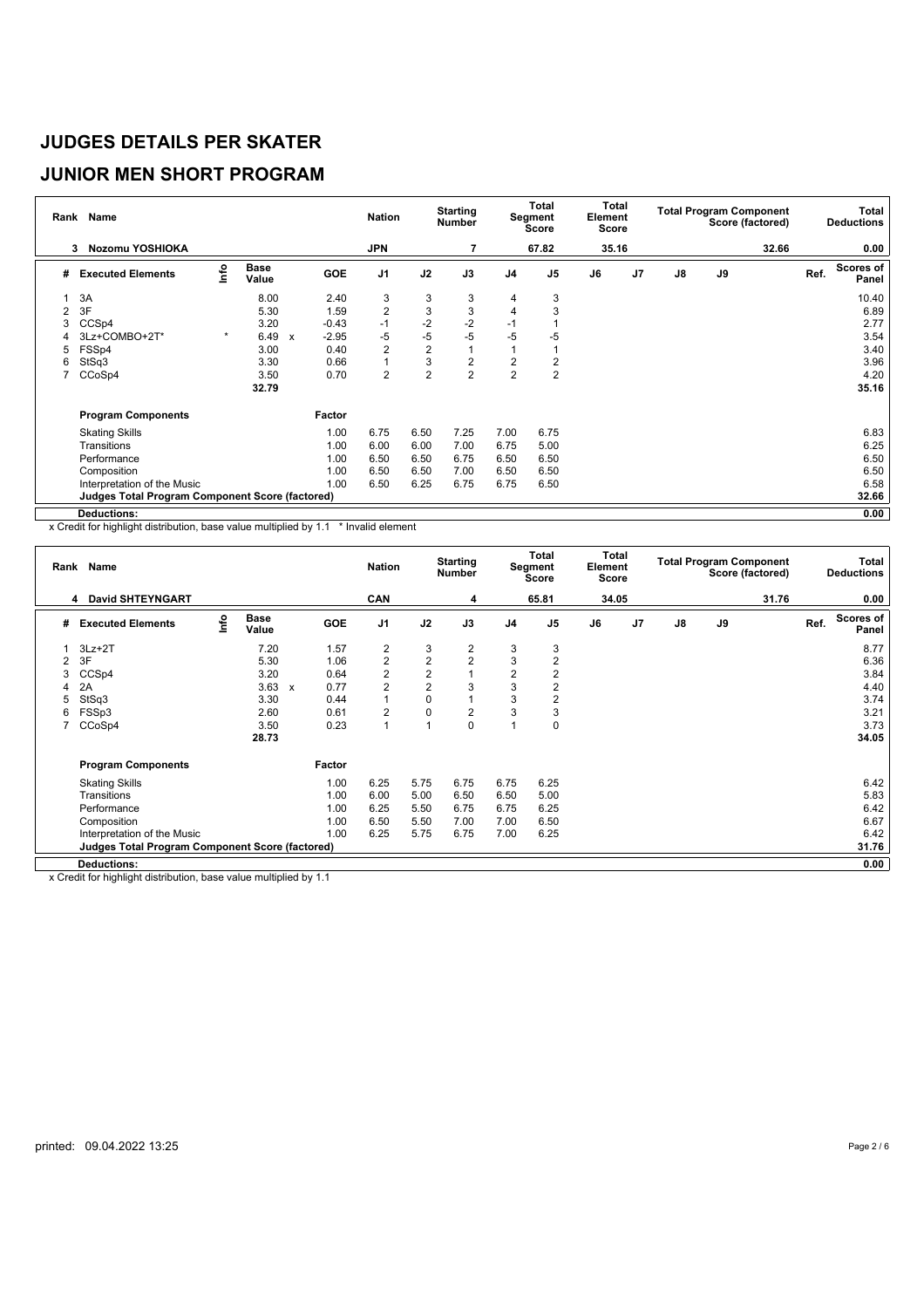# **JUNIOR MEN SHORT PROGRAM**

| Rank | Name                                            |         |                      |                           |                | <b>Nation</b>  |                | <b>Starting</b><br><b>Number</b> |                | <b>Total</b><br>Segment<br><b>Score</b> | Total<br>Element<br>Score |                |               |    | <b>Total Program Component</b><br>Score (factored) |      | Total<br><b>Deductions</b> |
|------|-------------------------------------------------|---------|----------------------|---------------------------|----------------|----------------|----------------|----------------------------------|----------------|-----------------------------------------|---------------------------|----------------|---------------|----|----------------------------------------------------|------|----------------------------|
|      | 5 Kai KOVAR                                     |         |                      |                           |                | <b>USA</b>     |                | 3                                |                | 65.13                                   | 34.63                     |                |               |    | 31.50                                              |      | $-1.00$                    |
| #    | <b>Executed Elements</b>                        | lnfo    | <b>Base</b><br>Value |                           | GOE            | J <sub>1</sub> | J2             | J3                               | J <sub>4</sub> | J <sub>5</sub>                          | J6                        | J <sub>7</sub> | $\mathsf{J}8$ | J9 |                                                    | Ref. | <b>Scores of</b><br>Panel  |
|      | 3A                                              |         | 8.00                 |                           | 1.33           | $\overline{2}$ | 1              |                                  | 3              | 2                                       |                           |                |               |    |                                                    |      | 9.33                       |
| 2    | 3F                                              |         | 5.30                 |                           | 1.06           | $\overline{2}$ | $\overline{2}$ |                                  | $\overline{2}$ | $\overline{2}$                          |                           |                |               |    |                                                    |      | 6.36                       |
| 3    | CCSp4                                           |         | 3.20                 |                           | 0.11           | $\overline{2}$ | $\mathbf 0$    | $-1$                             | $\mathbf 0$    |                                         |                           |                |               |    |                                                    |      | 3.31                       |
|      | $2Lz + 3T <$                                    | $\,<\,$ | 6.01                 | $\boldsymbol{\mathsf{x}}$ | $-1.68$        | $-5$           | $-5$           | $-5$                             | $-5$           | $-5$                                    |                           |                |               |    |                                                    |      | 4.33                       |
| 5    | FSSp2                                           |         | 2.30                 |                           | 0.38           | $\overline{2}$ | $\overline{2}$ |                                  | $\overline{2}$ |                                         |                           |                |               |    |                                                    |      | 2.68                       |
| 6    | StSq4                                           |         | 3.90                 |                           | 0.52           | $\overline{1}$ | 1              |                                  | 3              | 2                                       |                           |                |               |    |                                                    |      | 4.42                       |
| 7    | CCoSp4                                          |         | 3.50                 |                           | 0.70           | $\overline{2}$ | $\overline{2}$ |                                  | $\overline{2}$ | $\overline{2}$                          |                           |                |               |    |                                                    |      | 4.20                       |
|      |                                                 |         | 32.21                |                           |                |                |                |                                  |                |                                         |                           |                |               |    |                                                    |      | 34.63                      |
|      | <b>Program Components</b>                       |         |                      |                           | Factor         |                |                |                                  |                |                                         |                           |                |               |    |                                                    |      |                            |
|      | <b>Skating Skills</b>                           |         |                      |                           | 1.00           | 6.50           | 6.00           | 6.75                             | 7.00           | 6.25                                    |                           |                |               |    |                                                    |      | 6.50                       |
|      | Transitions                                     |         |                      |                           | 1.00           | 6.00           | 5.25           | 6.50                             | 6.75           | 5.75                                    |                           |                |               |    |                                                    |      | 6.08                       |
|      | Performance                                     |         |                      |                           | 1.00           | 6.50           | 6.00           | 6.25                             | 6.25           | 5.75                                    |                           |                |               |    |                                                    |      | 6.17                       |
|      | Composition                                     |         |                      |                           | 1.00           | 6.25           | 6.00           | 6.50                             | 6.75           | 6.25                                    |                           |                |               |    |                                                    |      | 6.33                       |
|      | Interpretation of the Music                     |         |                      |                           | 1.00           | 6.50           | 6.25           | 6.50                             | 6.75           | 6.00                                    |                           |                |               |    |                                                    |      | 6.42                       |
|      | Judges Total Program Component Score (factored) |         |                      |                           |                |                |                |                                  |                |                                         |                           |                |               |    |                                                    |      | 31.50                      |
|      | Falls<br><b>Deductions:</b>                     |         |                      |                           | $-1.00$<br>(1) |                |                |                                  |                |                                         |                           |                |               |    |                                                    |      | $-1.00$                    |

x Credit for highlight distribution, base value multiplied by 1.1 < Under-rotated jump

|   | Rank Name                                              |      |                      |                      | <b>Nation</b>  |                | <b>Starting</b><br><b>Number</b> |                | Total<br>Segment<br><b>Score</b> | Element<br><b>Score</b> | Total |               |    | <b>Total Program Component</b><br>Score (factored) |      | Total<br><b>Deductions</b> |
|---|--------------------------------------------------------|------|----------------------|----------------------|----------------|----------------|----------------------------------|----------------|----------------------------------|-------------------------|-------|---------------|----|----------------------------------------------------|------|----------------------------|
|   | <b>Tobia OELLERER</b><br>6                             |      |                      |                      | <b>AUT</b>     |                | 6                                |                | 61.11                            | 31.03                   |       |               |    | 30.08                                              |      | 0.00                       |
| # | <b>Executed Elements</b>                               | lnfo | <b>Base</b><br>Value | <b>GOE</b>           | J <sub>1</sub> | J2             | J3                               | J4             | J5                               | J6                      | J7    | $\mathsf{J}8$ | J9 |                                                    | Ref. | Scores of<br>Panel         |
|   | 3F!                                                    |      | 5.30                 | 0.35                 | $\mathbf{1}$   | $\mathbf{1}$   | 0                                | 0              |                                  |                         |       |               |    |                                                    |      | 5.65                       |
| 2 | $3T+3Tq$                                               | q    | 8.40                 | $-0.14$              | 0              | 0              | $-1$                             | $-1$           | $\Omega$                         |                         |       |               |    |                                                    |      | 8.26                       |
| 3 | CCSp3                                                  |      | 2.80                 | $-0.28$              | $\mathbf 0$    | $-2$           | $-1$                             | $-1$           | -1                               |                         |       |               |    |                                                    |      | 2.52                       |
| 4 | FSSp3                                                  |      | 2.60                 | 0.00                 | $-1$           | $\mathbf 0$    | 0                                | 0              | 0                                |                         |       |               |    |                                                    |      | 2.60                       |
| 5 | 2A                                                     |      | 3.63                 | 0.77<br>$\mathsf{x}$ | $\overline{2}$ | $\overline{2}$ | $\overline{2}$                   | 3              | 3                                |                         |       |               |    |                                                    |      | 4.40                       |
| 6 | StSq3                                                  |      | 3.30                 | 0.33                 | $\overline{1}$ |                |                                  | $\overline{2}$ | 0                                |                         |       |               |    |                                                    |      | 3.63                       |
| 7 | CCoSp4                                                 |      | 3.50                 | 0.47                 | $\overline{1}$ | $\overline{2}$ | $\overline{2}$                   | $\overline{A}$ |                                  |                         |       |               |    |                                                    |      | 3.97                       |
|   |                                                        |      | 29.53                |                      |                |                |                                  |                |                                  |                         |       |               |    |                                                    |      | 31.03                      |
|   | <b>Program Components</b>                              |      |                      | Factor               |                |                |                                  |                |                                  |                         |       |               |    |                                                    |      |                            |
|   | <b>Skating Skills</b>                                  |      |                      | 1.00                 | 6.75           | 6.50           | 6.75                             | 6.00           | 5.50                             |                         |       |               |    |                                                    |      | 6.42                       |
|   | Transitions                                            |      |                      | 1.00                 | 6.25           | 4.25           | 6.25                             | 5.75           | 5.00                             |                         |       |               |    |                                                    |      | 5.67                       |
|   | Performance                                            |      |                      | 1.00                 | 6.50           | 5.50           | 6.75                             | 6.25           | 5.25                             |                         |       |               |    |                                                    |      | 6.08                       |
|   | Composition                                            |      |                      | 1.00                 | 6.50           | 5.50           | 6.50                             | 6.25           | 5.50                             |                         |       |               |    |                                                    |      | 6.08                       |
|   | Interpretation of the Music                            |      |                      | 1.00                 | 6.25           | 5.25           | 6.75                             | 6.00           | 5.00                             |                         |       |               |    |                                                    |      | 5.83                       |
|   | <b>Judges Total Program Component Score (factored)</b> |      |                      |                      |                |                |                                  |                |                                  |                         |       |               |    |                                                    |      | 30.08                      |
|   | <b>Deductions:</b>                                     |      |                      |                      |                |                |                                  |                |                                  |                         |       |               |    |                                                    |      | 0.00                       |

! Not clear edge q Jump landed on the quarter x Credit for highlight distribution, base value multiplied by 1.1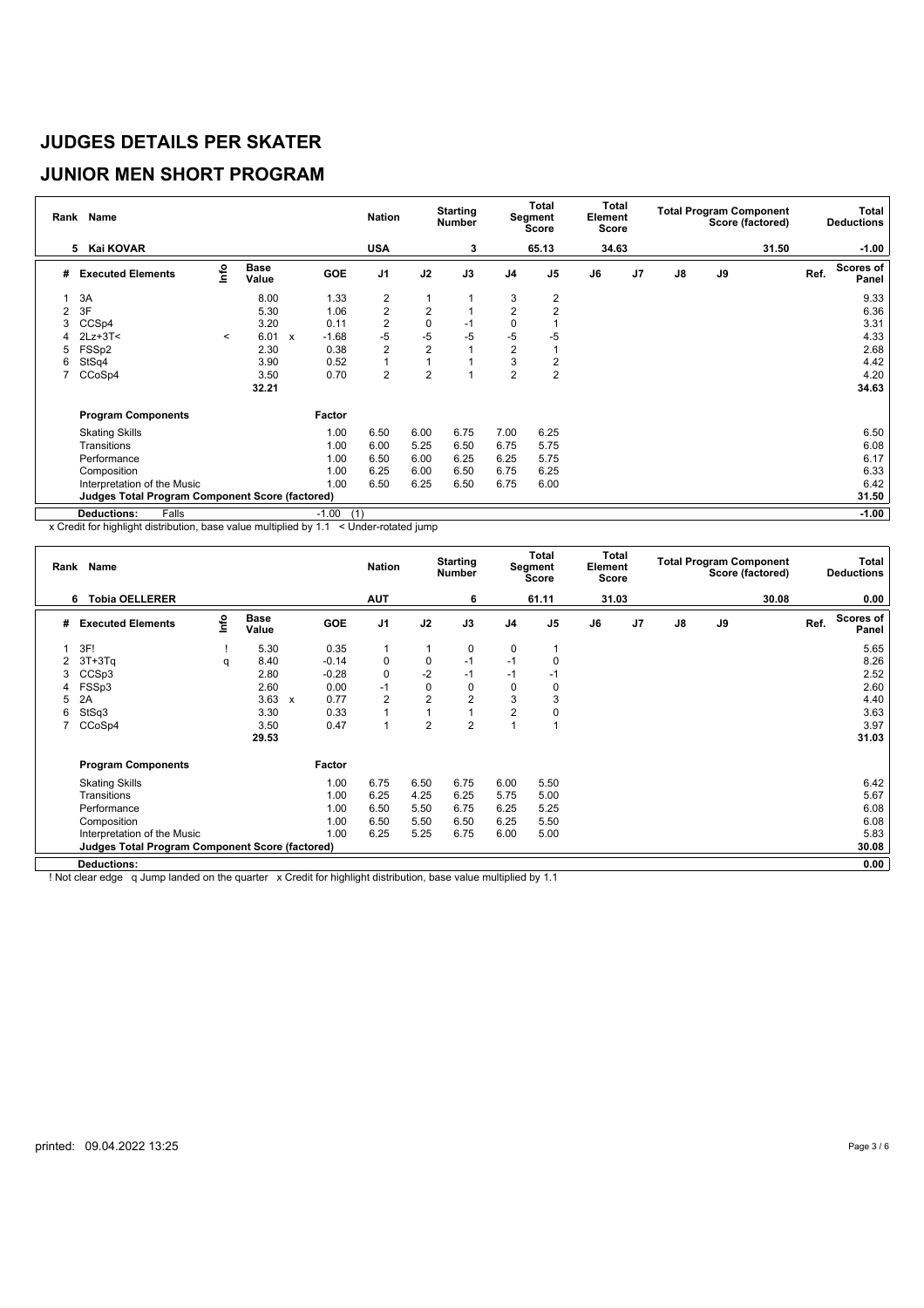### **JUNIOR MEN SHORT PROGRAM**

|   | Rank Name                                       |      |                      |              |                | <b>Nation</b>  |                | <b>Starting</b><br><b>Number</b> |                | Total<br>Segment<br>Score | Total<br>Element<br>Score |                |               |    | <b>Total Program Component</b><br>Score (factored) |      | Total<br><b>Deductions</b> |
|---|-------------------------------------------------|------|----------------------|--------------|----------------|----------------|----------------|----------------------------------|----------------|---------------------------|---------------------------|----------------|---------------|----|----------------------------------------------------|------|----------------------------|
|   | <b>Grayson LONG</b><br>7                        |      |                      |              |                | <b>CAN</b>     |                | 10                               |                | 54.12                     | 26.69                     |                |               |    | 28.43                                              |      | $-1.00$                    |
| # | <b>Executed Elements</b>                        | info | <b>Base</b><br>Value |              | GOE            | J <sub>1</sub> | J2             | J3                               | J <sub>4</sub> | J <sub>5</sub>            | J6                        | J <sub>7</sub> | $\mathsf{J}8$ | J9 |                                                    | Ref. | <b>Scores of</b><br>Panel  |
|   | 3Fe<<                                           | <<   | 1.44                 |              | $-0.72$        | -5             | $-5$           | $-5$                             | -5             | $-5$                      |                           |                |               |    |                                                    |      | 0.72                       |
| 2 | $3S+3T$                                         |      | 8.50                 |              | 0.57           | $\overline{2}$ | 1              |                                  | $\overline{2}$ |                           |                           |                |               |    |                                                    |      | 9.07                       |
| 3 | CCSp1                                           |      | 2.00                 |              | $-0.93$        | $-4$           | -5             | -5                               | -4             | $-5$                      |                           |                |               |    |                                                    |      | 1.07                       |
| 4 | 2A                                              |      | 3.63                 | $\mathbf{x}$ | 0.66           | $\overline{2}$ | $\overline{2}$ |                                  | $\overline{2}$ | 3                         |                           |                |               |    |                                                    |      | 4.29                       |
| 5 | StSq3                                           |      | 3.30                 |              | 0.66           | 2              | $\overline{2}$ | $\overline{2}$                   | $\overline{2}$ | $\overline{2}$            |                           |                |               |    |                                                    |      | 3.96                       |
| 6 | FSSp4                                           |      | 3.00                 |              | 0.50           | $\overline{2}$ | $\overline{2}$ |                                  | 2              |                           |                           |                |               |    |                                                    |      | 3.50                       |
|   | CCoSp4                                          |      | 3.50                 |              | 0.58           | $\overline{2}$ | $\overline{2}$ |                                  | $\overline{2}$ |                           |                           |                |               |    |                                                    |      | 4.08                       |
|   |                                                 |      | 25.37                |              |                |                |                |                                  |                |                           |                           |                |               |    |                                                    |      | 26.69                      |
|   | <b>Program Components</b>                       |      |                      |              | Factor         |                |                |                                  |                |                           |                           |                |               |    |                                                    |      |                            |
|   | <b>Skating Skills</b>                           |      |                      |              | 1.00           | 6.25           | 6.00           | 6.00                             | 5.75           | 5.75                      |                           |                |               |    |                                                    |      | 5.92                       |
|   | Transitions                                     |      |                      |              | 1.00           | 6.00           | 5.25           | 5.75                             | 5.50           | 5.25                      |                           |                |               |    |                                                    |      | 5.50                       |
|   | Performance                                     |      |                      |              | 1.00           | 6.00           | 5.25           | 5.75                             | 5.25           | 5.25                      |                           |                |               |    |                                                    |      | 5.42                       |
|   | Composition                                     |      |                      |              | 1.00           | 6.25           | 5.75           | 6.25                             | 5.75           | 5.75                      |                           |                |               |    |                                                    |      | 5.92                       |
|   | Interpretation of the Music                     |      |                      |              | 1.00           | 6.25           | 5.25           | 6.00                             | 5.75           | 5.25                      |                           |                |               |    |                                                    |      | 5.67                       |
|   | Judges Total Program Component Score (factored) |      |                      |              |                |                |                |                                  |                |                           |                           |                |               |    |                                                    |      | 28.43                      |
|   | Falls<br><b>Deductions:</b>                     |      |                      |              | $-1.00$<br>(1) |                |                |                                  |                |                           |                           |                |               |    |                                                    |      | $-1.00$                    |

e Wrong edge << Downgraded jump x Credit for highlight distribution, base value multiplied by 1.1

|   | Rank Name                                       |      |                      |            | <b>Nation</b>  |                | <b>Starting</b><br><b>Number</b> |                | <b>Total</b><br>Segment<br><b>Score</b> | Total<br>Element<br>Score |                |               |    | <b>Total Program Component</b><br>Score (factored) |      | Total<br><b>Deductions</b> |
|---|-------------------------------------------------|------|----------------------|------------|----------------|----------------|----------------------------------|----------------|-----------------------------------------|---------------------------|----------------|---------------|----|----------------------------------------------------|------|----------------------------|
|   | <b>Lucas FITTERER</b><br>8                      |      |                      |            | <b>GBR</b>     |                | 5                                |                | 52.62                                   | 25.55                     |                |               |    | 27.07                                              |      | 0.00                       |
| # | <b>Executed Elements</b>                        | Info | <b>Base</b><br>Value | <b>GOE</b> | J <sub>1</sub> | J2             | J3                               | J <sub>4</sub> | J <sub>5</sub>                          | J6                        | J <sub>7</sub> | $\mathsf{J}8$ | J9 |                                                    | Ref. | Scores of<br>Panel         |
|   | $3S+2T$                                         |      | 5.60                 | 0.43       | $\mathbf{1}$   |                |                                  | 2              |                                         |                           |                |               |    |                                                    |      | 6.03                       |
| 2 | 2A                                              |      | 3.30                 | 0.33       | $\overline{2}$ | 0              |                                  |                |                                         |                           |                |               |    |                                                    |      | 3.63                       |
| 3 | CCSp4                                           |      | 3.20                 | $-0.53$    | $-1$           | $-2$           | $-1$                             | $-2$           | $-2$                                    |                           |                |               |    |                                                    |      | 2.67                       |
|   | 2F                                              |      | 1.80                 | 0.12       | $\overline{1}$ | $\mathbf 0$    | 0                                | $\overline{2}$ |                                         |                           |                |               |    |                                                    |      | 1.92                       |
| 5 | FSSp4                                           |      | 3.00                 | 0.60       | $\overline{2}$ | $\overline{2}$ | $\overline{2}$                   | $\overline{2}$ | $\overline{2}$                          |                           |                |               |    |                                                    |      | 3.60                       |
| 6 | StSq3                                           |      | 3.30                 | 0.55       | 1              | $\overline{2}$ | $\overline{A}$                   | $\overline{2}$ | $\overline{2}$                          |                           |                |               |    |                                                    |      | 3.85                       |
|   | CCoSp4                                          |      | 3.50                 | 0.35       | $\overline{2}$ |                | $\overline{A}$                   | и              | 0                                       |                           |                |               |    |                                                    |      | 3.85                       |
|   |                                                 |      | 23.70                |            |                |                |                                  |                |                                         |                           |                |               |    |                                                    |      | 25.55                      |
|   | <b>Program Components</b>                       |      |                      | Factor     |                |                |                                  |                |                                         |                           |                |               |    |                                                    |      |                            |
|   | <b>Skating Skills</b>                           |      |                      | 1.00       | 5.75           | 5.50           | 5.75                             | 5.50           | 5.25                                    |                           |                |               |    |                                                    |      | 5.58                       |
|   | Transitions                                     |      |                      | 1.00       | 5.25           | 5.25           | 5.50                             | 5.25           | 4.50                                    |                           |                |               |    |                                                    |      | 5.25                       |
|   | Performance                                     |      |                      | 1.00       | 5.50           | 5.75           | 5.50                             | 5.00           | 4.75                                    |                           |                |               |    |                                                    |      | 5.33                       |
|   | Composition                                     |      |                      | 1.00       | 5.50           | 5.75           | 5.75                             | 5.50           | 5.25                                    |                           |                |               |    |                                                    |      | 5.58                       |
|   | Interpretation of the Music                     |      |                      | 1.00       | 5.75           | 5.25           | 5.50                             | 5.25           | 5.00                                    |                           |                |               |    |                                                    |      | 5.33                       |
|   | Judges Total Program Component Score (factored) |      |                      |            |                |                |                                  |                |                                         |                           |                |               |    |                                                    |      | 27.07                      |
|   | <b>Deductions:</b>                              |      |                      |            |                |                |                                  |                |                                         |                           |                |               |    |                                                    |      | 0.00                       |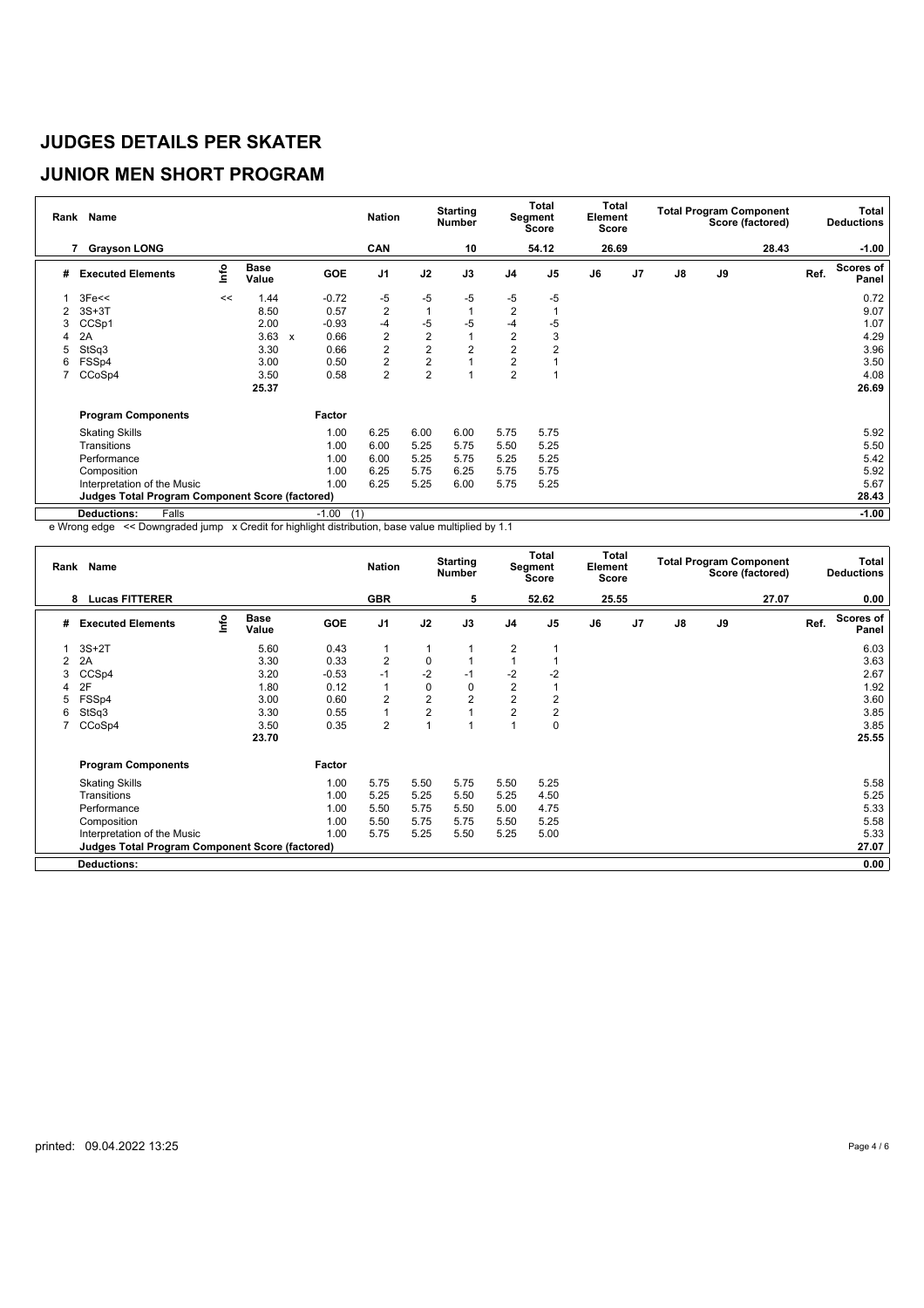#### **JUNIOR MEN SHORT PROGRAM**

|                | Rank Name                                              |         |               |              |                | <b>Nation</b>  |      | <b>Starting</b><br><b>Number</b> |                | <b>Total</b><br>Segment<br>Score | Total<br>Element<br><b>Score</b> |    |               |    | <b>Total Program Component</b><br>Score (factored) |      | <b>Total</b><br><b>Deductions</b> |
|----------------|--------------------------------------------------------|---------|---------------|--------------|----------------|----------------|------|----------------------------------|----------------|----------------------------------|----------------------------------|----|---------------|----|----------------------------------------------------|------|-----------------------------------|
|                | <b>Tommaso BARISON</b><br>9                            |         |               |              |                | ITA            |      | 8                                |                | 49.00                            | 23.17                            |    |               |    | 26.83                                              |      | $-1.00$                           |
| #              | <b>Executed Elements</b>                               | Info    | Base<br>Value |              | <b>GOE</b>     | J <sub>1</sub> | J2   | J3                               | J <sub>4</sub> | J <sub>5</sub>                   | J6                               | J7 | $\mathsf{J}8$ | J9 |                                                    | Ref. | Scores of<br>Panel                |
|                | $3Lz + 2T$                                             |         | 7.20          |              | $-1.18$        | -2             | $-2$ | $-2$                             | $-2$           | $-2$                             |                                  |    |               |    |                                                    |      | 6.02                              |
| $\overline{2}$ | 3Fe<                                                   | $\,<\,$ | 3.18          |              | $-1.59$        | $-5$           | $-5$ | $-5$                             | $-5$           | $-5$                             |                                  |    |               |    |                                                    |      | 1.59                              |
| 3              | CCoSp4                                                 |         | 3.50          |              | 0.58           | $\overline{2}$ | 3    |                                  | $\overline{2}$ |                                  |                                  |    |               |    |                                                    |      | 4.08                              |
| 4              | 2A                                                     |         | 3.63          | $\mathbf{x}$ | $-0.66$        | $-2$           | $-2$ | $-2$                             | $-2$           | $-2$                             |                                  |    |               |    |                                                    |      | 2.97                              |
| 5              | FSSp4                                                  |         | 3.00          |              | 0.50           | $\overline{2}$ | 1    | $\overline{2}$                   | $\mathbf 0$    | 2                                |                                  |    |               |    |                                                    |      | 3.50                              |
| 6              | CCSp3                                                  |         | 2.80          |              | $-0.56$        | $-1$           | $-2$ | $-2$                             | $-2$           | $-2$                             |                                  |    |               |    |                                                    |      | 2.24                              |
|                | StSq2                                                  |         | 2.60          |              | 0.17           | 0              | 1    |                                  | $\overline{2}$ | 0                                |                                  |    |               |    |                                                    |      | 2.77                              |
|                |                                                        |         | 25.91         |              |                |                |      |                                  |                |                                  |                                  |    |               |    |                                                    |      | 23.17                             |
|                | <b>Program Components</b>                              |         |               |              | Factor         |                |      |                                  |                |                                  |                                  |    |               |    |                                                    |      |                                   |
|                | <b>Skating Skills</b>                                  |         |               |              | 1.00           | 5.75           | 5.50 | 5.75                             | 5.50           | 5.25                             |                                  |    |               |    |                                                    |      | 5.58                              |
|                | Transitions                                            |         |               |              | 1.00           | 5.25           | 5.00 | 5.50                             | 5.00           | 4.75                             |                                  |    |               |    |                                                    |      | 5.08                              |
|                | Performance                                            |         |               |              | 1.00           | 5.50           | 5.50 | 5.25                             | 4.75           | 4.75                             |                                  |    |               |    |                                                    |      | 5.17                              |
|                | Composition                                            |         |               |              | 1.00           | 5.50           | 5.50 | 5.75                             | 5.50           | 5.00                             |                                  |    |               |    |                                                    |      | 5.50                              |
|                | Interpretation of the Music                            |         |               |              | 1.00           | 5.25           | 5.50 | 5.75                             | 5.75           | 4.75                             |                                  |    |               |    |                                                    |      | 5.50                              |
|                | <b>Judges Total Program Component Score (factored)</b> |         |               |              |                |                |      |                                  |                |                                  |                                  |    |               |    |                                                    |      | 26.83                             |
|                | Falls<br><b>Deductions:</b>                            |         |               |              | $-1.00$<br>(1) |                |      |                                  |                |                                  |                                  |    |               |    |                                                    |      | $-1.00$                           |

e Wrong edge < Under-rotated jump x Credit for highlight distribution, base value multiplied by 1.1

|    | Rank Name                                              |         |                      |                           |                | <b>Nation</b>  |                | <b>Starting</b><br><b>Number</b> |                | Total<br>Segment<br><b>Score</b> | Total<br>Element<br><b>Score</b> |    |               |    | <b>Total Program Component</b><br>Score (factored) |      | Total<br><b>Deductions</b> |
|----|--------------------------------------------------------|---------|----------------------|---------------------------|----------------|----------------|----------------|----------------------------------|----------------|----------------------------------|----------------------------------|----|---------------|----|----------------------------------------------------|------|----------------------------|
| 10 | <b>Antonio MONACO</b>                                  |         |                      |                           |                | <b>USA</b>     |                | 11                               |                | 44.30                            | 17.63                            |    |               |    | 27.67                                              |      | $-1.00$                    |
| #  | <b>Executed Elements</b>                               | Info    | <b>Base</b><br>Value |                           | GOE            | J <sub>1</sub> | J2             | J3                               | J <sub>4</sub> | J <sub>5</sub>                   | J6                               | J7 | $\mathsf{J}8$ | J9 |                                                    | Ref. | <b>Scores of</b><br>Panel  |
|    | 3T+COMBO+2T*                                           | $\star$ | 4.20                 |                           | $-2.10$        | -3             | -5             | $-5$                             | $-5$           | $-5$                             |                                  |    |               |    |                                                    |      | 2.10                       |
| 2  | 3Fq                                                    | q       | 5.30                 |                           | $-2.65$        | $-5$           | $-5$           | $-5$                             | $-5$           | $-5$                             |                                  |    |               |    |                                                    |      | 2.65                       |
| 3  | CCS <sub>p3</sub>                                      |         | 2.80                 |                           | $-0.56$        | $-2$           | $-2$           | $-2$                             | $-2$           | 0                                |                                  |    |               |    |                                                    |      | 2.24                       |
| 4  | 2A                                                     |         | 3.63                 | $\boldsymbol{\mathsf{x}}$ | 0.77           | $\mathbf{1}$   | $\overline{2}$ | $\overline{2}$                   | 3              | 3                                |                                  |    |               |    |                                                    |      | 4.40                       |
| 5  | StSq3                                                  |         | 3.30                 |                           | 0.22           | $\mathbf 0$    | $\mathbf 0$    | $\overline{2}$                   | $\overline{2}$ |                                  |                                  |    |               |    |                                                    |      | 3.52                       |
| 6  | FSSp2                                                  |         | 2.30                 |                           | $-0.77$        | $-2$           | $-3$           | $-3$                             | $-5$           | -4                               |                                  |    |               |    |                                                    |      | 1.53                       |
|    | CCoSp2V                                                |         | 1.88                 |                           | $-0.69$        | $-2$           | -3             | $-4$                             | $-5$           | -4                               |                                  |    |               |    |                                                    |      | 1.19                       |
|    |                                                        |         | 23.41                |                           |                |                |                |                                  |                |                                  |                                  |    |               |    |                                                    |      | 17.63                      |
|    | <b>Program Components</b>                              |         |                      |                           | Factor         |                |                |                                  |                |                                  |                                  |    |               |    |                                                    |      |                            |
|    | <b>Skating Skills</b>                                  |         |                      |                           | 1.00           | 5.75           | 5.75           | 5.75                             | 6.00           | 5.00                             |                                  |    |               |    |                                                    |      | 5.75                       |
|    | Transitions                                            |         |                      |                           | 1.00           | 5.25           | 5.25           | 5.50                             | 5.75           | 5.25                             |                                  |    |               |    |                                                    |      | 5.33                       |
|    | Performance                                            |         |                      |                           | 1.00           | 5.50           | 5.00           | 5.50                             | 5.50           | 5.25                             |                                  |    |               |    |                                                    |      | 5.42                       |
|    | Composition                                            |         |                      |                           | 1.00           | 5.50           | 5.75           | 5.75                             | 5.75           | 5.50                             |                                  |    |               |    |                                                    |      | 5.67                       |
|    | Interpretation of the Music                            |         |                      |                           | 1.00           | 5.25           | 5.50           | 5.75                             | 5.50           | 5.50                             |                                  |    |               |    |                                                    |      | 5.50                       |
|    | <b>Judges Total Program Component Score (factored)</b> |         |                      |                           |                |                |                |                                  |                |                                  |                                  |    |               |    |                                                    |      | 27.67                      |
|    | Falls<br><b>Deductions:</b>                            |         |                      |                           | $-1.00$<br>(1) |                |                |                                  |                |                                  |                                  |    |               |    |                                                    |      | $-1.00$                    |

\* Invalid element q Jump landed on the quarter x Credit for highlight distribution, base value multiplied by 1.1